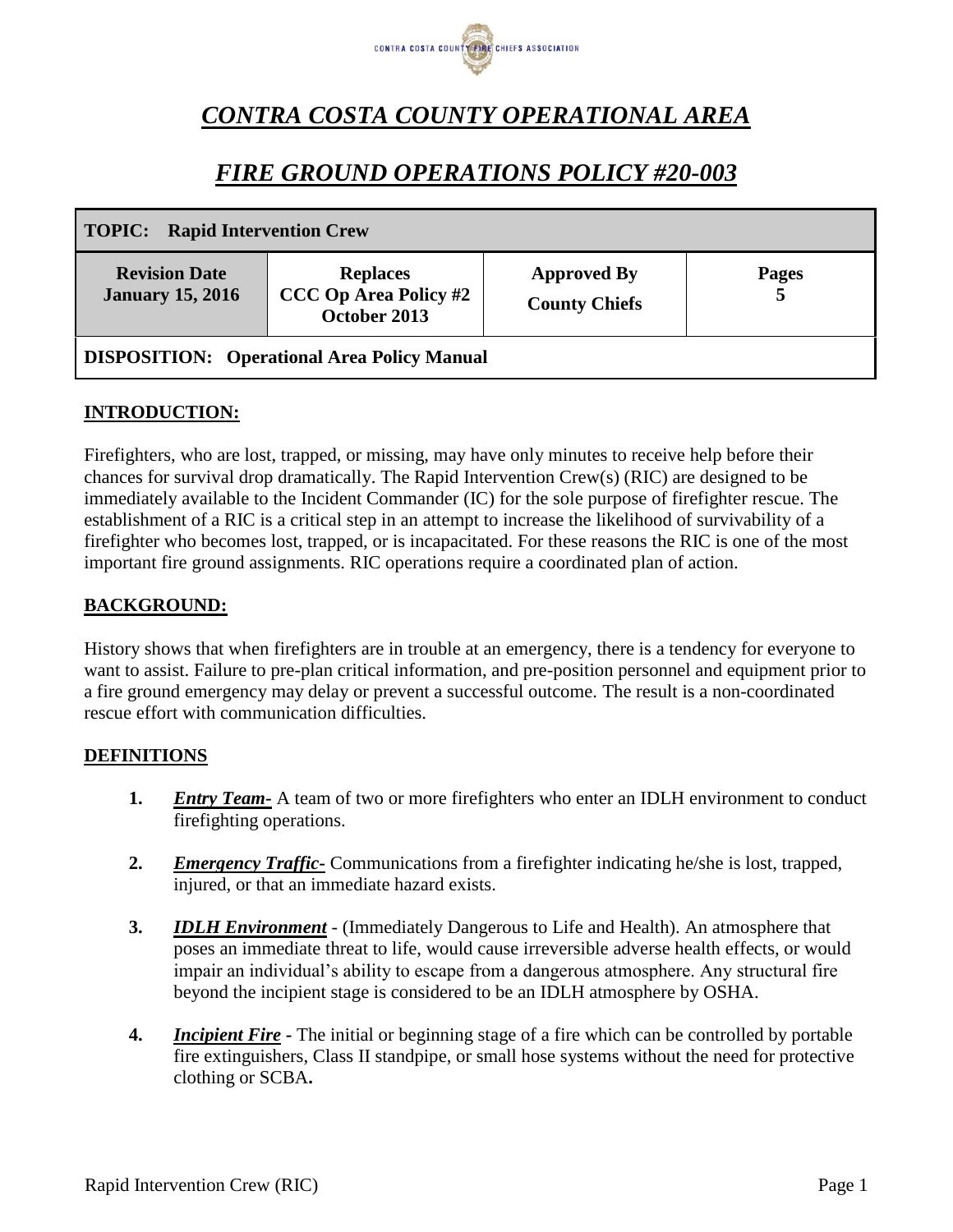

- **5.** *PAR –* Personnel Accountability Report involves a roll call of firefighters and companies assigned to an incident.
- **6.** *Rapid Intervention Crew (RIC) -* A dedicated company of three or more firefighters who are assigned for rapid deployment to rescue firefighters.
- **7.** *Two-Out Team (Two-Out)-* A team of two firefighters properly equipped to initiate a rescue, present outside the IDLH atmosphere in the initial stage of a structural fire attack; required to be established prior to interior operations by the Entry Team in an IDLH atmosphere.

# **POLICY:**

A RIC shall be established whenever firefighters will be operating in a hazardous area and/or an area that could be immediately dangerous to life and health (IDLH), or any other time the Incident Commander deems necessary

# **PROCEDURE:**

# *A***.** *Establishing a Rapid Intervention Crew*

- 1. The IC shall be responsible for establishing a RIC when adequate resources are available and conditions warrant the assignment and this will satisfy the requirement for "Twoin/Two-out".
- 2. On incidents where a Two-Out Team has been established, the IC or designee shall transition from the Two-Out Team to a RIC as soon as possible and practical. The radio designator shall be "RIC"; the IC shall transmit this over the radio on both dispatch and tactical channels. (E.g. "Con Fire, E-13 is the RIC", "Martinez IC to all units, E-13 is the RIC") E-13 would then assume the radio designator "RIC".
- 3. Additional Rapid Intervention Crews may be added due to the size of the building or complexity of the incident. When this occurs a "RIC Group Supervisor" should be established.
- 4. The RIC designator may also reflect a geographic location or function if multiple RIC's are formed. (E.g. "Division Bravo RIC"," Division 1 RIC" or "RIC Group")
- 5. Once a company has been assigned as the RIC, the IC should avoid reassigning them to other tasks that restrict their ability to immediately respond to a fire ground emergency.
- 6. The IC should avoid transferring the assignment of RIC from the initially assigned company to other companies whenever possible to avoid any loss of critical safety information.
- 7. The RIC function shall continue until the incident has concluded or the IC determines that a RIC is no longer needed based on a hazard assessment. Consideration shall be given to keeping the RIC operational in cases where active fire suppression operations have ceased,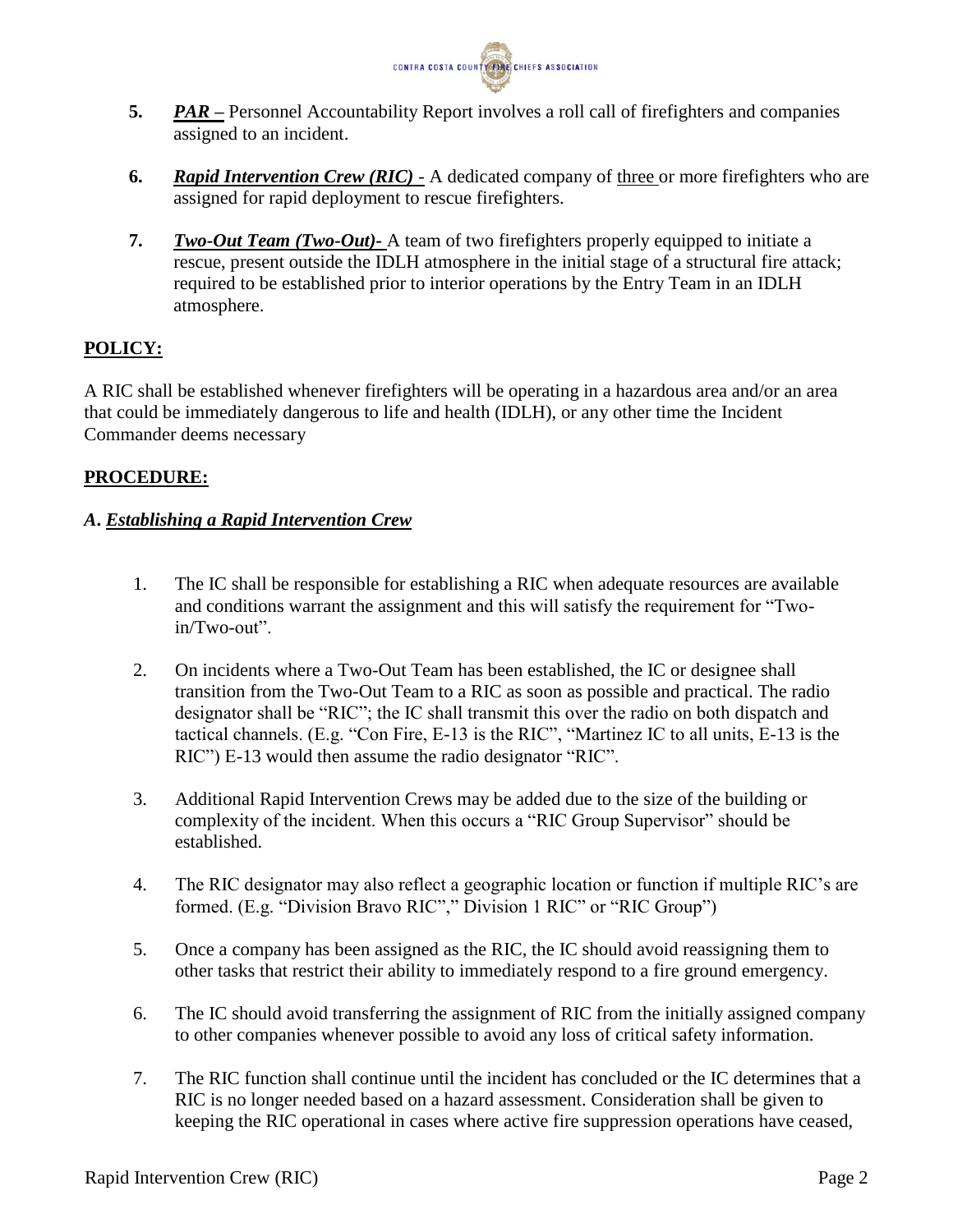

yet overhaul operations or other activities are being conducted in areas with potential hazards.

## *B. Rapid Intervention Company Operations*

- 1. The RIC shall don full protective equipment with SCBA, hand lights, and portable radios.
- 2. The RIC Officer shall report to the IC or designated supervisor for a briefing on the incident. The briefing should include;
	- Incident priorities, objectives, strategy, and tactics
	- Current assignment of crews and their location of operation
	- Building information
	- Known hazards
	- Location of the RIC staging area
- 3. If a Two-Out Team has been established prior to the RIC, the RIC Officer shall contact the Two-Out Team for a briefing and transfer of responsibilities.
- 4. The RIC shall conduct a size-up of the structure/incident, to identify construction features and potential hazards. Immediate or subsequent actions may include:
	- Requesting additional resources
	- Providing ladders needed for emergency egress from windows, and/or roof
	- Coordinating the opening of doors and windows, security bars/devices
	- Illuminating entrances and exits.
- 5. The size-up should include consulting with firefighters, occupants, and property owners to determine what is occurring at the incident. The RIC shall attempt to identify:
	- Areas of involvement and fire conditions
	- Specific hazards
	- Location of personnel
	- Other pertinent information
- 6. To clearly identify the RIC staging area and prevent use by other firefighters, the RIC shall deploy their equipment on a readily identifiable "RIC Tarp".
- 7. The following equipment (at a minimum) should be assembled and ready for immediate use by the RIC:
	- Deployed hose line (size equivalent to or greater than the attack line and preferably charged)
	- Flathead axe
	- Halligan tool
	- Bolt cutters
	- 10 lb. sledgehammer
	- Trauma scissors
	- Wire cutters
	- Chain saw
	- 100' 3/8 inch RIC rope bag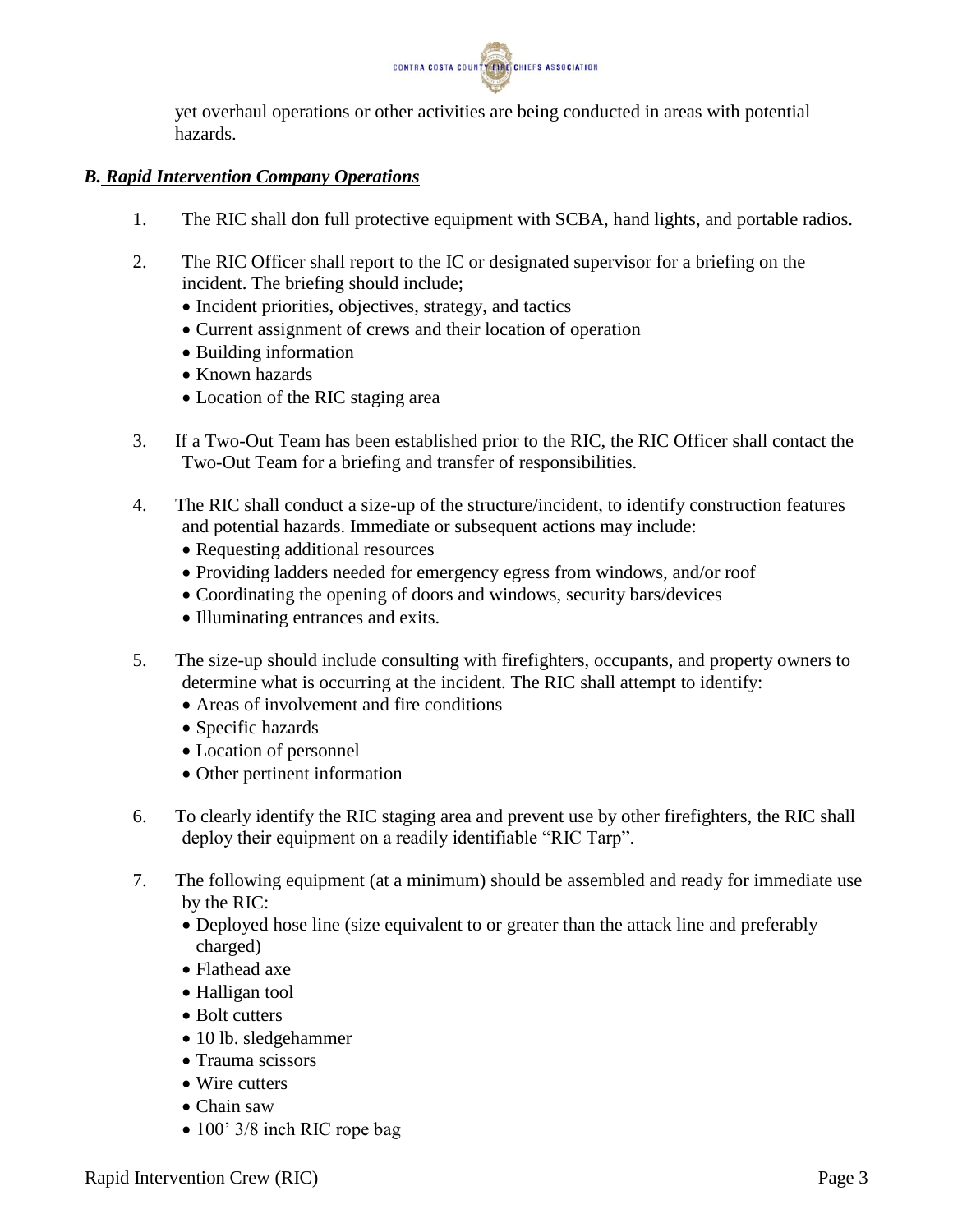

- Thermal imaging camera and spare battery
- Spare SCBA, facepiece, and regulator (RIC BAG if available)
- 4 Door chocks (sprinkler wedges)
- Any other equipment deemed necessary
- 8. Following the RIC size-up, initial rescue concerns should be identified and an incident specific rapid intervention plan shall be developed. Additional and/or specialized equipment shall be considered based on information gathered; the list of tools is limited only by your situation.
- 9. The single objective of the RIC is to standby as a team in a state of constant readiness, maintaining situational awareness, until launched on a rescue mission. Stay focused on the assignment – the most important one on the fire ground.

## *C***.** *Accountability*

- 1. All RIC members shall have a portable radio and will carefully monitor the assigned Incident Talk Group (TG)/ Tactical Channel(s). The Firefighter Position on the RIC Team shall primary select and monitor the Emergency Channel at all times (no scan), based on Agency Policy.
- 2. At least one member of the RIC shall be responsible for maintaining a constant awareness of the Entry Team(s) and Crews operating in the IDLH atmosphere or hazard area, their location, function and time of entry**.**
- 3. A PAR shall be initiated anytime the IC requests it as well as for the following:
	- A change from offensive to defensive attack.
	- Any sudden hazardous event at the scene (e.g. flashover, collapse).
	- Report of missing, lost or trapped firefighters.
	- At 20 minute elapsed time intervals beginning with the initial on scene condition report.
	- At the time Search and Rescue teams report assignments complete (only take a roll call and condition of the Search and Rescue teams).
	- At the time the IC reports the fire or situation under control.

# *D***.** *Activation of the RIC*

- 1. The IC or designee should clear the Incident TG/Tactical Channel by announcing "Emergency Traffic". (An "Emergency Traffic" message declares a fire ground emergency).
- 2. The IC or designee with the RIC Officer shall obtain information as soon as possible on the fire ground emergency, location, and number of firefighters involved before the RIC is activated.
- 3. The RIC shall utilize the radio TG/Channel being used by the Firefighter(s) declaring the fire ground emergency to communicate directly. An additional TG/ Tactical Channel(s) should be obtained through the Communications Center, for other fire ground operations. The IC will ensure that all TG's/Tactical Channels utilized at the incident are being monitored.